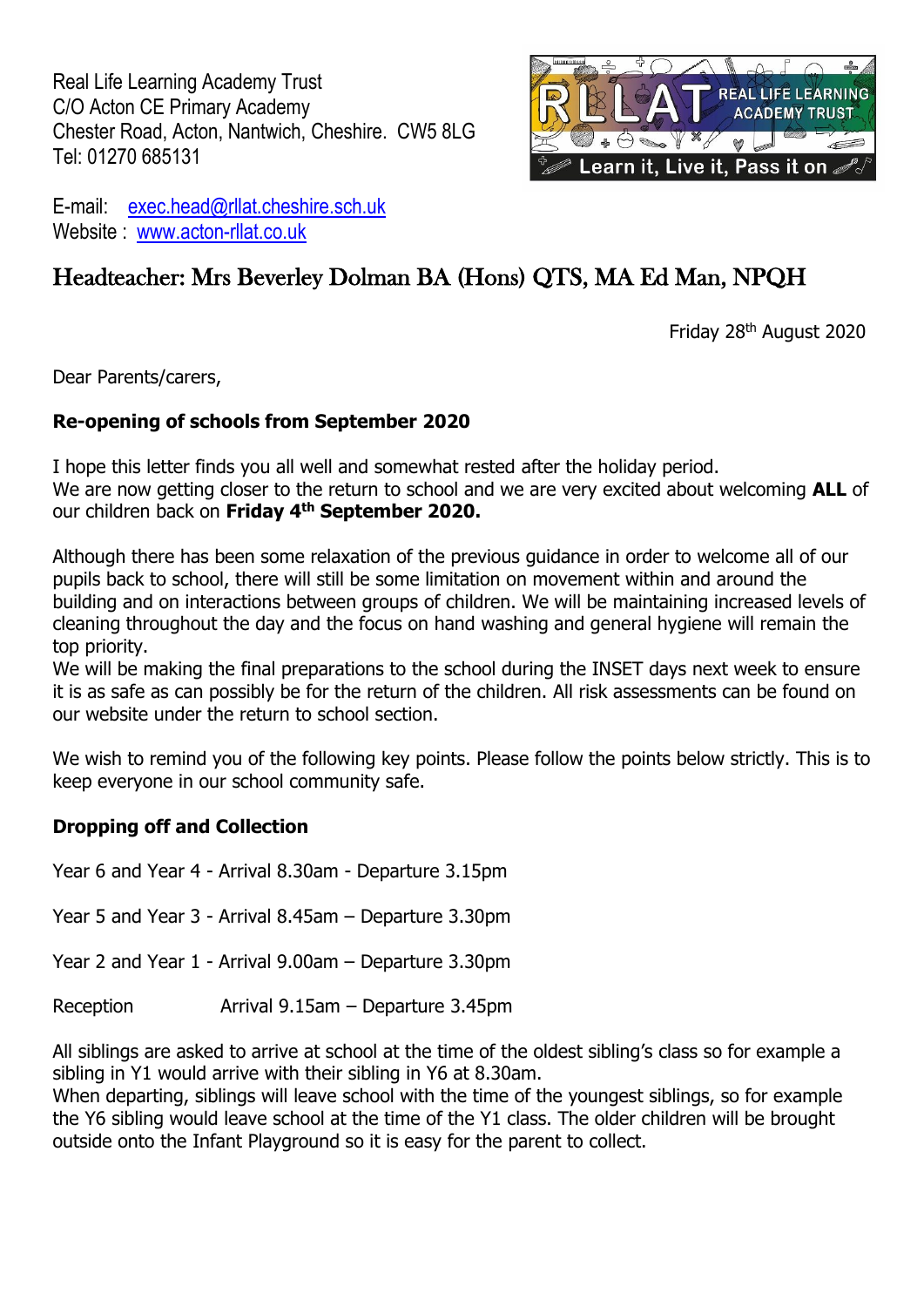Parents/ carers are asked to park in the village car park. Parents must observe the 2m taped lines at the start of entering the school site, through the little black gate.

There will be a drop off zone outside of the main entrance where parents will pass their children over to a member of staff. Parents must leave the school via the electric gates and back out to the pavement, following the one-way system.

On collection, parents must again walk onto the playground following the 2m tape. Once at the drop zone, parents must wait in line. Children will be passed to their parents and then all families must leave via the electric gates once again using the one-way system.

Under no circumstances should parents enter the building or gather at the school gates and doors.

# **Children accessing Local Authority Transport**

Parents of pupils who access Local Authority (LA) transport should have received communication from the LA directly by now. As a school we appreciate the challenge facing the LA and will work around the bus arrival and collection timings. Please refer to

[schooltransport@transportservicesolutions.co.uk](mailto:schooltransport@transportservicesolutions.co.uk) for further information. We will be placing the Cheshire East principles for travel onto our website in the next few days.

## **After School Club and Breakfast Club**

Breakfast and After School Club must be booked at least 1 week in advance. There will be no ad hoc bookings allowed. Breakfast and After school Club will operate out of the hall. You are asked to use the hand sanitiser and then ring the bell at the old front door. This is the procedure for both Breakfast and After School Club.

When accessing this provision, children will be grouped in their classes and will only be permitted to play with other children from their class to avoid cross contamination.

## **Uniform/PE kit and other belongings**

All children will be expected to wear school uniform from September. Children will also be expected to fetch in their PE kits and these will stay in school, unless there is an absolute need for it to be sent home, for example sweaty bodies or the PE kit gets wet.

With regards to other items being brought into school, children should **only** fetch in a water bottle, lunch box if needed and a coat. They can fetch in a small school bag also. All other resources will be provided by school. Please do not send in any other items.

## **Responding to a symptomatic child**

When a child or staff member develops symptoms compatible with coronavirus (COVID-19), they will be sent home and told to book to have a test to see if they have COVID-19. School are being sent some test kits so staff or children may be sent home with a test to speed up the process. Tests can be booked by visiting NHS.UK or by contacting NHS 119 via telephone.

Up until the results of the test are known the child or adult presenting with symptoms should selfisolate for 7 days. Their fellow household members should self-isolate for 14 days. Where the child or staff member tests negative they can then return to school and other household members can end their self-isolation.

Where the child tests positive, the rest of their class will be sent home and advised to self-isolate for 14 days. The other household members of the class do not need to self-isolate unless their child then develops symptoms. As part of the national test and trace programme, if other cases are detected within the school, Public Health England's local health protection teams will conduct a rapid investigation and will liaise with the Head of School or Executive Headteacher and advise the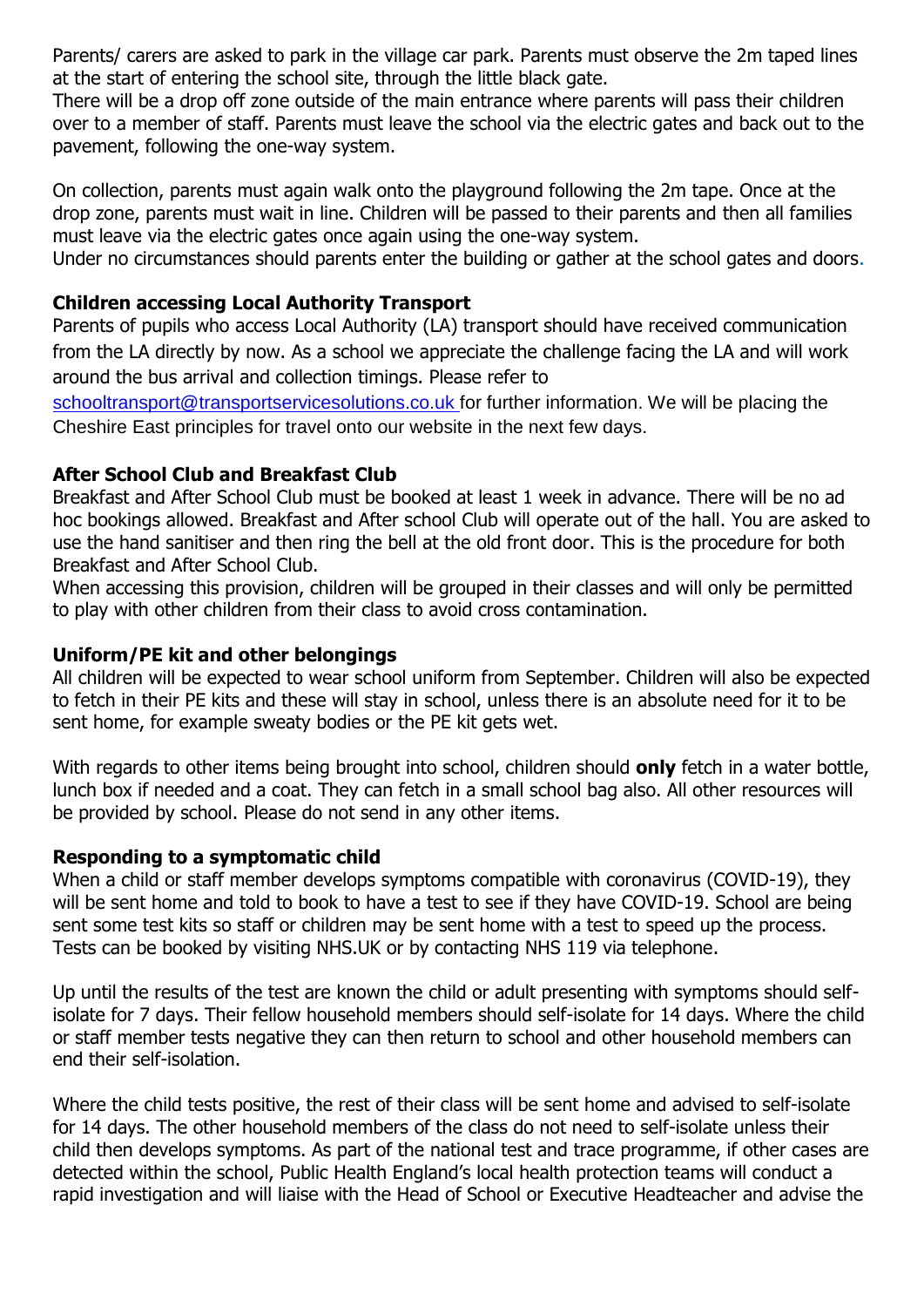school on the most appropriate action to take. In some cases, a larger number of other children may be asked to self-isolate at home as a precautionary measure.

Under no circumstances should you send any child with the following symptoms into school:

- A continuous cough
- A high temperature
- A loss of smell or taste

If your child presents with any of these symptoms, please book a test immediately and notify the school as soon as the result is known.

# **Hygiene and Hand Washing**

One of the best ways to mitigate against the contraction of Covid 19 is through increased hand washing. Children will be encouraged to wash their hands frequently for 20 seconds under running water at set points throughout the day. Increased cleaning will obviously be taking place and the school will be using a fogger at the end of each week to kill any lingering germs before the start of a new week. Children will also be encouraged to follow the "catch it, bin it, kill it" approach. There will be tissues, sanitisation points and wipes available in all classrooms.

# **Social Distancing and Face Masks**

Although there has been a relaxation of social distancing in classes, social distancing elsewhere around school will remain in place. We will be encouraging children to observe these rules when necessary, although there will be limited movement around school. Any child who **deliberately**  breaks any of the new routines and measures will be at risk of exclusion from school. The measures are in place to keep all of our school community safe. **Please see the addendum to our behaviour policy on the school website.** 

Although there has been a change in thinking regarding the use of face masks in secondary schools, there have been no changes currently to the recommended use of these in primary schools. Therefore, we are not expecting children to wear masks in school. Some staff may feel the need to wear a mask, this will be at their own discretion. The guidance will frequently be reviewed as this could change again.

## **School Attendance**

It is a well known fact that children who attend school daily have fewer gaps in learning and make more progress than those children whose attendance is irregular. In light of the absence from school for the past 6 months, it is all the more important that children attend daily from the 4<sup>th</sup> September in order to make up lost learning. We are very keen to work with any of our families who may be feeling nervous about sending their children back to school as can be expected. We will endeavour to support you, however if in the event any of our families fail to accept the help and support we will offer, we will be left with no option other than to issue a fine as per the Government's request. We are fully understanding of the issues and as I said are keen to help so please let us know if you feel this may be something you need help with and we can start to put some pathways into place.

## **School Curriculum**

In readiness for the children's arrival, we have considered and modified the curriculum offer that will be presented from September 2020. Following 6 months of absence from school, it is inevitable children will have gaps in learning and these will be varied in each class of children. With this in mind, we will be suspending the teaching of some subjects in the Autumn Term in order to focus on basic skills and gaps in knowledge in reading, writing and maths and prioritise well-being